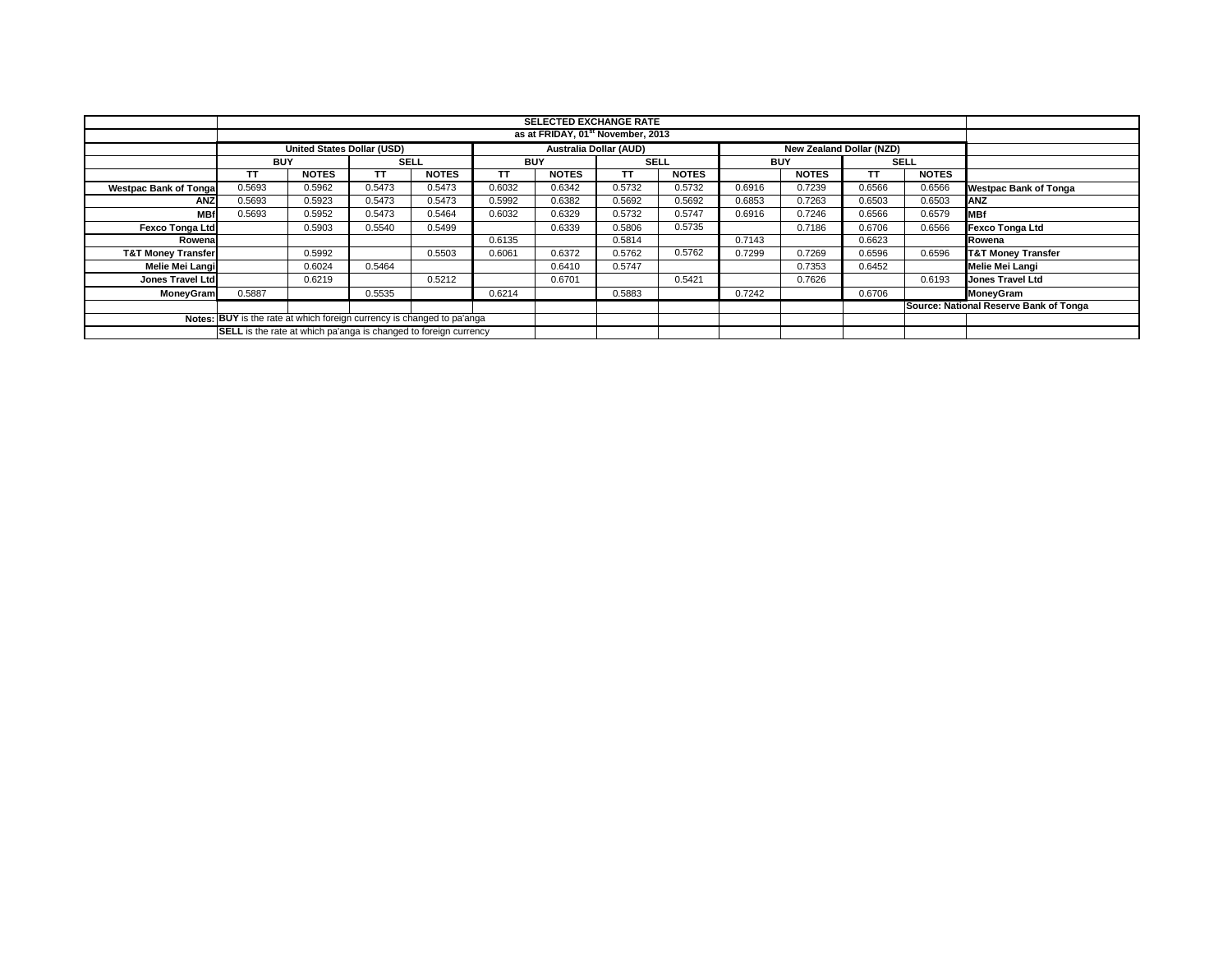|                                                                        |                                                                         |              |             |              |            | <b>SELECTED EXCHANGE RATE</b> |                               |              |            |                          |             |              |                                        |
|------------------------------------------------------------------------|-------------------------------------------------------------------------|--------------|-------------|--------------|------------|-------------------------------|-------------------------------|--------------|------------|--------------------------|-------------|--------------|----------------------------------------|
|                                                                        | as at FRIDAY, 08 <sup>th</sup> November, 2013                           |              |             |              |            |                               |                               |              |            |                          |             |              |                                        |
|                                                                        | <b>United States Dollar (USD)</b>                                       |              |             |              |            |                               | <b>Australia Dollar (AUD)</b> |              |            | New Zealand Dollar (NZD) |             |              |                                        |
|                                                                        | <b>BUY</b>                                                              |              | <b>SELL</b> |              | <b>BUY</b> |                               | <b>SELL</b>                   |              | <b>BUY</b> |                          | <b>SELL</b> |              |                                        |
|                                                                        | ΤТ                                                                      | <b>NOTES</b> |             | <b>NOTES</b> | π          | <b>NOTES</b>                  | тт                            | <b>NOTES</b> | ГΤ         | <b>NOTES</b>             |             | <b>NOTES</b> |                                        |
| <b>Westpac Bank of Tonga</b>                                           | 0.5704                                                                  | 0.5973       | 0.5484      | 0.5484       | 0.6047     | 0.6357                        | 0.5747                        | 0.5747       | 0.6877     | 0.7200                   | 0.6527      | 0.6527       | <b>Westpac Bank of Tonga</b>           |
| ANZ                                                                    | 0.5704                                                                  | 0.5934       | 0.5484      | 0.5484       | 0.6003     | 0.6393                        | 0.5703                        | 0.5703       | 0.6819     | 0.7229                   | 0.6469      | 0.6469       | ANZ                                    |
| <b>MBf</b>                                                             | 0.5704                                                                  | 0.5988       | 0.5484      | 0.5495       | 0.6047     | 0.6369                        | 0.5747                        | 0.5747       | 0.6877     | 0.7194                   | 0.6527      | 0.6536       | <b>MBf</b>                             |
| Fexco Tonga Ltd                                                        |                                                                         | 0.5915       | 0.5573      | 0.5509       |            | 0.6350                        | 0.5833                        | 0.5746       |            | 0.7150                   | 0.6681      | 0.6534       | <b>Fexco Tonga Ltd</b>                 |
| Rowena                                                                 |                                                                         |              |             |              | 0.6135     |                               | 0.5814                        |              | 0.7143     |                          | 0.6579      |              | Rowena                                 |
| Melie Mei Langi                                                        |                                                                         | 0.6061       | 0.5495      |              |            | 0.6452                        | 0.5747                        |              |            | 0.7353                   | 0.6410      |              | Melie Mei Langi                        |
| Jones Travel Ltd                                                       |                                                                         | 0.6231       |             | 0.5223       |            | 0.6713                        |                               | 0.5431       |            | 0.7590                   |             | 0.6161       | Jones Travel Ltd                       |
| <b>MonevGram</b>                                                       | 0.5922                                                                  |              | 0.5568      |              | 0.6232     |                               | 0.5899                        |              | 0.7180     |                          | 0.6650      |              | MoneyGram                              |
|                                                                        |                                                                         |              |             |              |            |                               |                               |              |            |                          |             |              | Source: National Reserve Bank of Tonga |
| Notes: BUY is the rate at which foreign currency is changed to pa'anga |                                                                         |              |             |              |            |                               |                               |              |            |                          |             |              |                                        |
|                                                                        | <b>SELL</b> is the rate at which pa'anga is changed to foreign currency |              |             |              |            |                               |                               |              |            |                          |             |              |                                        |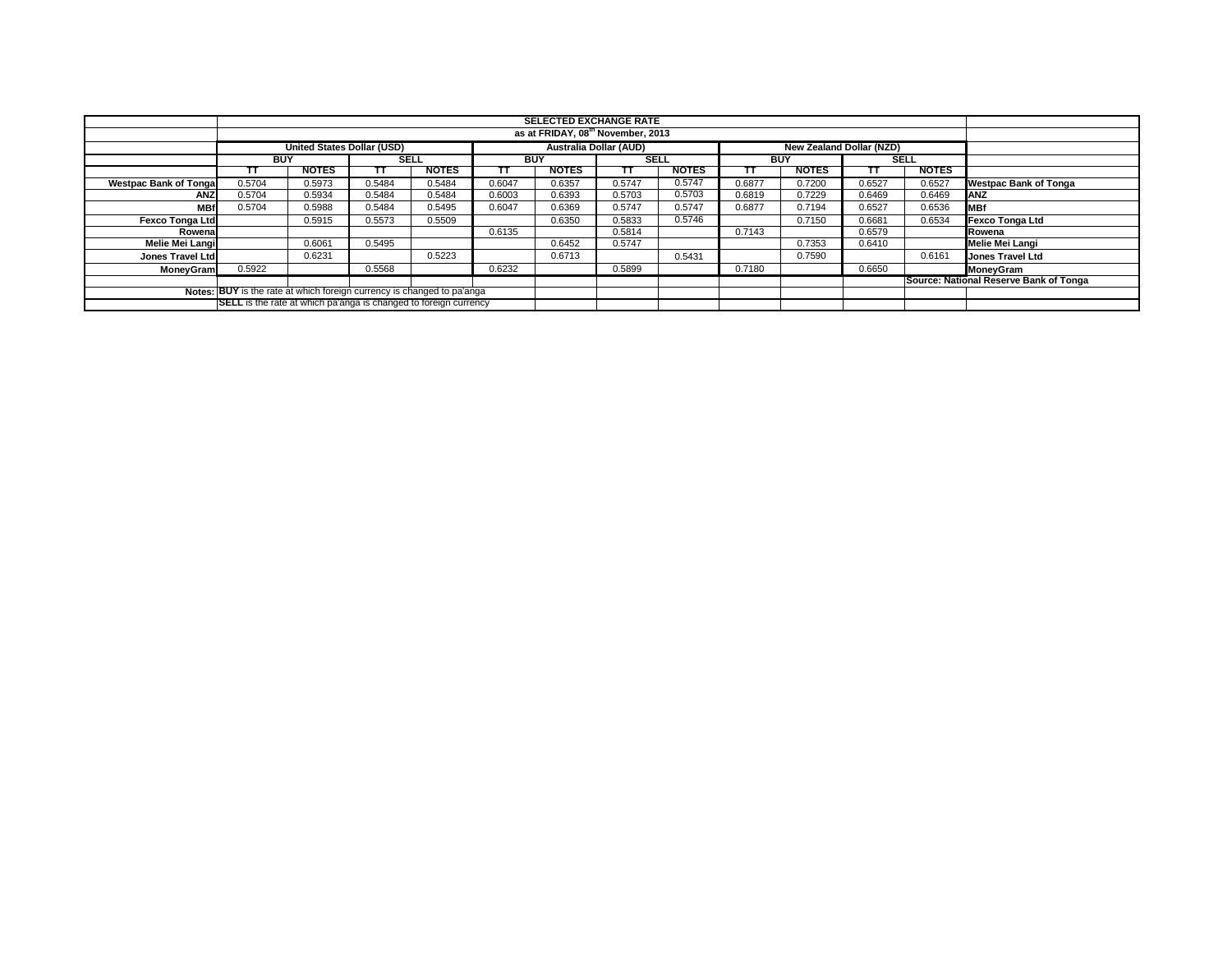|                               |                                                                         |                                   |        |              |            | <b>SELECTED EXCHANGE RATE</b> |             |              |            |                                 |                                        |              |                               |
|-------------------------------|-------------------------------------------------------------------------|-----------------------------------|--------|--------------|------------|-------------------------------|-------------|--------------|------------|---------------------------------|----------------------------------------|--------------|-------------------------------|
|                               | as at FRIDAY, 15 <sup>th</sup> November, 2013                           |                                   |        |              |            |                               |             |              |            |                                 |                                        |              |                               |
|                               |                                                                         | <b>United States Dollar (USD)</b> |        |              |            | <b>Australia Dollar (AUD)</b> |             |              |            | <b>New Zealand Dollar (NZD)</b> |                                        |              |                               |
|                               | <b>BUY</b>                                                              |                                   | SELL   |              | <b>BUY</b> |                               | <b>SELL</b> |              | <b>BUY</b> |                                 | <b>SELL</b>                            |              |                               |
|                               | TΤ                                                                      | <b>NOTES</b>                      | тτ     | <b>NOTES</b> | тт         | <b>NOTES</b>                  | тт          | <b>NOTES</b> |            | <b>NOTES</b>                    | ТΤ                                     | <b>NOTES</b> |                               |
| <b>Westpac Bank of Tongal</b> | 0.5659                                                                  | 0.5928                            | 0.5439 | 0.5439       | 0.6095     | 0.6405                        | 0.5795      | 0.5795       | 0.6819     | 0.7191                          | 0.6469                                 | 0.6469       | <b>Westpac Bank of Tonga</b>  |
| <b>ANZ</b>                    | 0.5659                                                                  | 0.5889                            | 0.5439 | 0.5439       | 0.6041     | 0.6431                        | 0.5741      | 0.5741       | 0.6821     | 0.7231                          | 0.6471                                 | 0.6471       | <b>ANZ</b>                    |
| <b>MBf</b>                    | 0.5659                                                                  | 0.5917                            | 0.5439 | 0.5435       | 0.6095     | 0.6410                        | 0.5795      | 0.5780       | 0.6819     | 0.7194                          | 0.6469                                 | 0.6452       | <b>MBf</b>                    |
| <b>Fexco Tonga Ltd</b>        |                                                                         | 0.5868                            | 0.5509 | 0.5466       |            | 0.6390                        | 0.5862      | 0.5782       |            | 0.7152                          | 0.6658                                 | 0.6536       | <b>Fexco Tonga Ltd</b>        |
| Rowenal                       |                                                                         |                                   |        |              | 0.6329     |                               | 0.5917      |              | 0.7143     |                                 | 0.6579                                 |              | Rowena                        |
| <b>T&amp;T Money Transfer</b> |                                                                         | 0.5958                            |        | 0.5469       | 0.6135     | 0.6435                        | 0.5825      | 0.5825       | 0.7194     | 0.7221                          | 0.6510                                 | 0.6510       | <b>T&amp;T Money Transfer</b> |
| Melie Mei Langi               |                                                                         | 0.5988                            | 0.5435 |              |            | 0.6494                        | 0.5780      |              |            | 0.7299                          | 0.6410                                 |              | <b>Melie Mei Langi</b>        |
| <b>Jones Travel Ltd</b>       |                                                                         | 0.6183                            |        | 0.5180       |            | 0.6753                        |             | 0.5468       |            | 0.7593                          |                                        | 0.6163       | <b>Jones Travel Ltd</b>       |
| <b>MoneyGram</b>              | 0.5851                                                                  |                                   | 0.5502 |              | 0.6288     |                               | 0.5952      |              | 0.7206     |                                 | 0.6674                                 |              | MoneyGram                     |
|                               |                                                                         |                                   |        |              |            |                               |             |              |            |                                 | Source: National Reserve Bank of Tonga |              |                               |
|                               | Notes: BUY is the rate at which foreign currency is changed to pa'anga  |                                   |        |              |            |                               |             |              |            |                                 |                                        |              |                               |
|                               | <b>SELL</b> is the rate at which pa'anga is changed to foreign currency |                                   |        |              |            |                               |             |              |            |                                 |                                        |              |                               |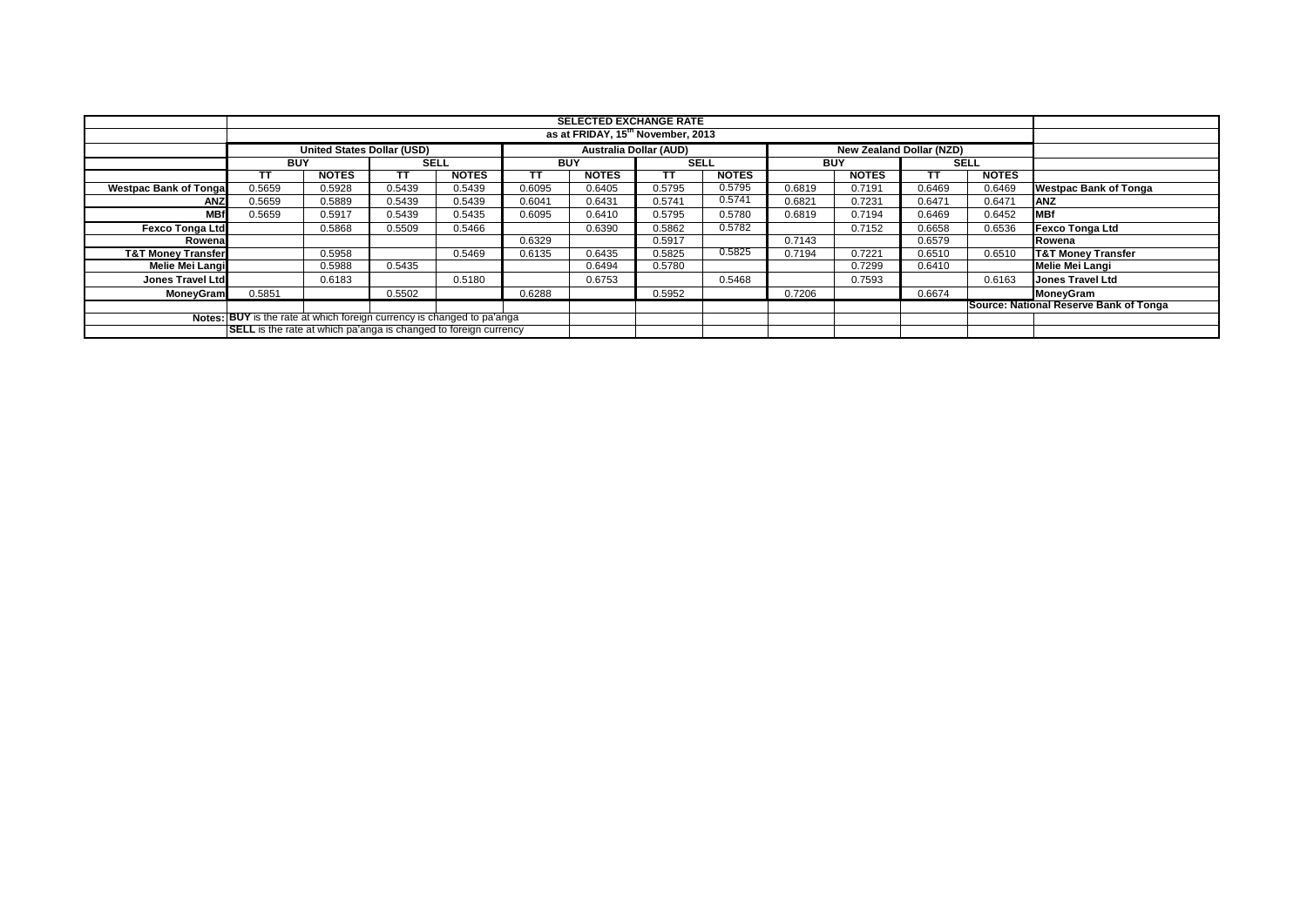|                               |                                                                         |                                   |        |              |            | <b>SELECTED EXCHANGE RATE</b> |             |              |            |                                 |                                        |              |                               |
|-------------------------------|-------------------------------------------------------------------------|-----------------------------------|--------|--------------|------------|-------------------------------|-------------|--------------|------------|---------------------------------|----------------------------------------|--------------|-------------------------------|
|                               | as at FRIDAY, 22 <sup>nd</sup> November, 2013                           |                                   |        |              |            |                               |             |              |            |                                 |                                        |              |                               |
|                               |                                                                         | <b>United States Dollar (USD)</b> |        |              |            | <b>Australia Dollar (AUD)</b> |             |              |            | <b>New Zealand Dollar (NZD)</b> |                                        |              |                               |
|                               | <b>BUY</b>                                                              |                                   | SELL   |              | <b>BUY</b> |                               | <b>SELL</b> |              | <b>BUY</b> |                                 | <b>SELL</b>                            |              |                               |
|                               | TΤ                                                                      | <b>NOTES</b>                      | тτ     | <b>NOTES</b> | тт         | <b>NOTES</b>                  | тт          | <b>NOTES</b> |            | <b>NOTES</b>                    | ТΤ                                     | <b>NOTES</b> |                               |
| <b>Westpac Bank of Tongal</b> | 0.5625                                                                  | 0.5894                            | 0.5405 | 0.5405       | 0.6110     | 0.6420                        | 0.5810      | 0.5810       | 0.6850     | 0.7222                          | 0.6500                                 | 0.6500       | <b>Westpac Bank of Tonga</b>  |
| ANZ                           | 0.5625                                                                  | 0.5855                            | 0.5405 | 0.5405       | 0.6065     | 0.6455                        | 0.5765      | 0.5765       | 0.6840     | 0.7250                          | 0.6490                                 | 0.6490       | <b>ANZ</b>                    |
| <b>MBf</b>                    | 0.5625                                                                  | 0.5882                            | 0.5405 | 0.5405       | 0.6110     | 0.6410                        | 0.5810      | 0.5814       | 0.6850     | 0.7246                          | 0.6500                                 | 0.6494       | <b>MBf</b>                    |
| <b>Fexco Tonga Ltd</b>        |                                                                         | 0.5833                            | 0.5509 | 0.5433       |            | 0.6416                        | 0.5913      | 0.5805       |            | 0.7172                          | 0.6718                                 | 0.6554       | <b>Fexco Tonga Ltd</b>        |
| Rowenal                       |                                                                         |                                   |        |              | 0.6173     |                               | 0.5917      |              | 0.7092     |                                 | 0.6623                                 |              | Rowena                        |
| <b>T&amp;T Money Transfer</b> |                                                                         | 0.5924                            |        | 0.5435       | 0.6135     | 0.6450                        | 0.5840      | 0.5840       | 0.7246     | 0.7252                          | 0.6530                                 | 0.6530       | <b>T&amp;T Money Transfer</b> |
| Melie Mei Langi               |                                                                         | 0.5952                            | 0.5405 |              |            | 0.6494                        | 0.5814      |              |            | 0.7353                          | 0.6494                                 |              | <b>Melie Mei Langi</b>        |
| <b>Jones Travel Ltd</b>       |                                                                         | 0.6148                            |        | 0.5148       |            | 0.6778                        |             | 0.5490       |            | 0.7613                          |                                        | 0.6181       | <b>Jones Travel Ltd</b>       |
| <b>MoneyGram</b>              | 0.5850                                                                  |                                   | 0.5501 |              | 0.6306     |                               | 0.5970      |              | 0.7235     |                                 | 0.6700                                 |              | MoneyGram                     |
|                               |                                                                         |                                   |        |              |            |                               |             |              |            |                                 | Source: National Reserve Bank of Tonga |              |                               |
|                               | Notes: BUY is the rate at which foreign currency is changed to pa'anga  |                                   |        |              |            |                               |             |              |            |                                 |                                        |              |                               |
|                               | <b>SELL</b> is the rate at which pa'anga is changed to foreign currency |                                   |        |              |            |                               |             |              |            |                                 |                                        |              |                               |